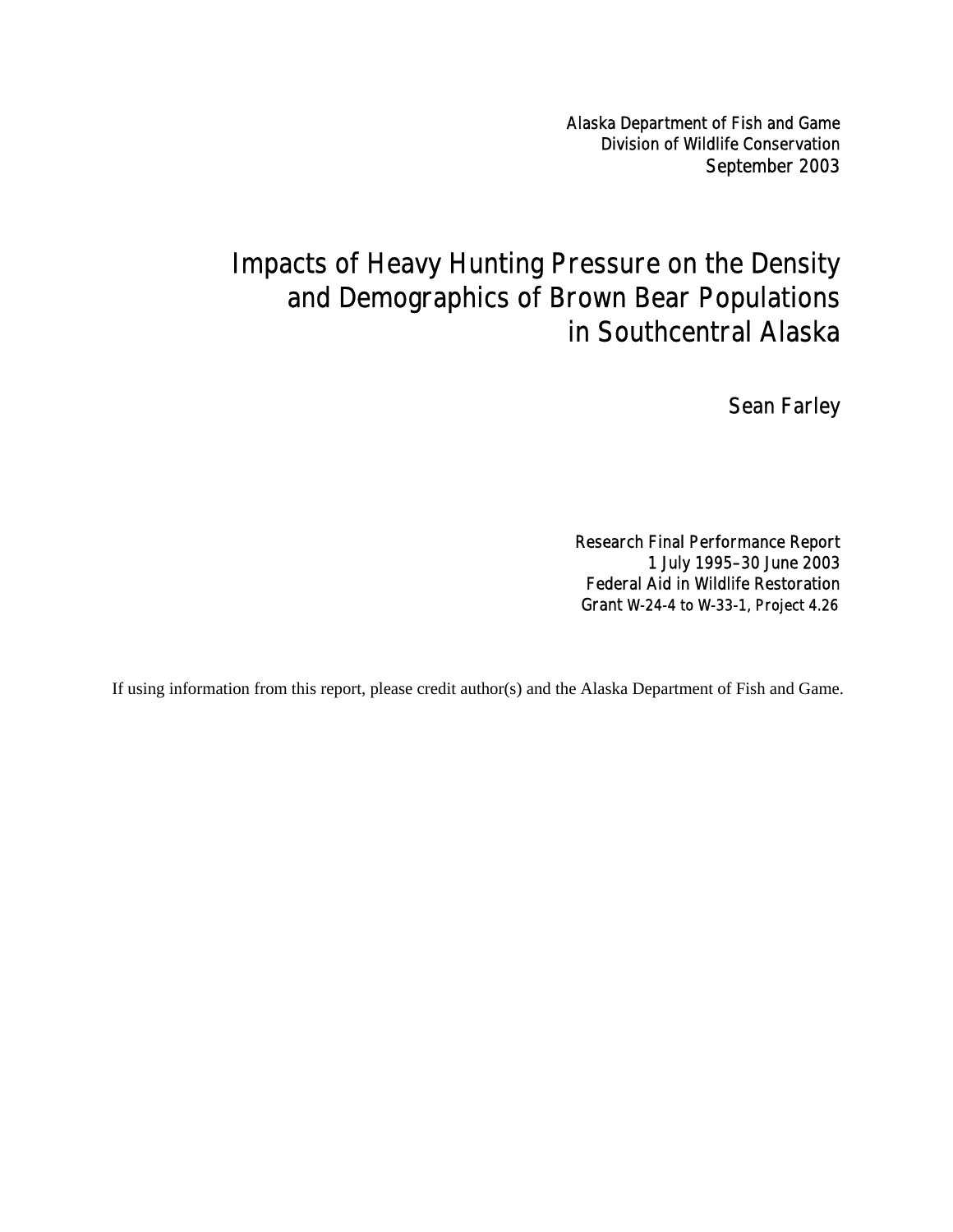**PROJECT TITLE:** Impacts of heavy hunting pressure on the density and demographics of brown bear populations in Southcentral Alaska

**PRINCIPAL INVESTIGATOR:** Sean Farley

**COOPERATORS:** None

**FEDERAL AID GRANT PROGRAM:** Wildlife Restoration

**GRANT AND SEGMENT NR.:** Initiated under W-24-4, completed during W-33-1

**PROJECT NUMBER.:** 4.26

**WORK LOCATION:** Southcentral Alaska, Game Management Unit 13

**STATE:** Alaska

**PERIOD:** July 1, 1995 – June 30, 2003

# **I. PROBLEM OR NEED THAT PROMPTED THIS RESEARCH**

Beginning in 1995 the Alaska Board of Game adopted liberal bear hunting rules in Unit 13. These new regulations were intended to reduce bear numbers, which, it was hoped, would cause a commensurate increase in the moose population.

The Board identified a minimum population of brown bears in GMU 13 to be around 350 bears. This project began initially to document bear abundance and trends in the bear population. The last portion of the study was designed to identify changes in body composition of brown bears as they emerged from their dens and foraged on both vegetation and ungulates.

# **II. REVIEW OF PRIOR RESEARCH AND STUDIES IN PROGRESS ON THE PROBLEM OR NEED**

Density-dependent changes in productivity of bear populations have been widely discussed but remain poorly documented (Miller 1990c, Taylor 1994, McLellan 1994, Reynolds 1995). Identification of potential density-dependent effects associated with harvest are current objectives of bear studies in the Northcentral Alaska Range (Reynolds 1995), of baseline studies conducted in GMU 13 since 1980 (Miller 1993), and of studies on the Alaska Peninsula (Sellers et al. 1993). Some simulation models of bear populations have included increased survivorship of offspring as a function of reduced abundance of male bears caused by heavy hunting, but this effect has yet to be demonstrated. It is also possible that mean age of first litters, intervals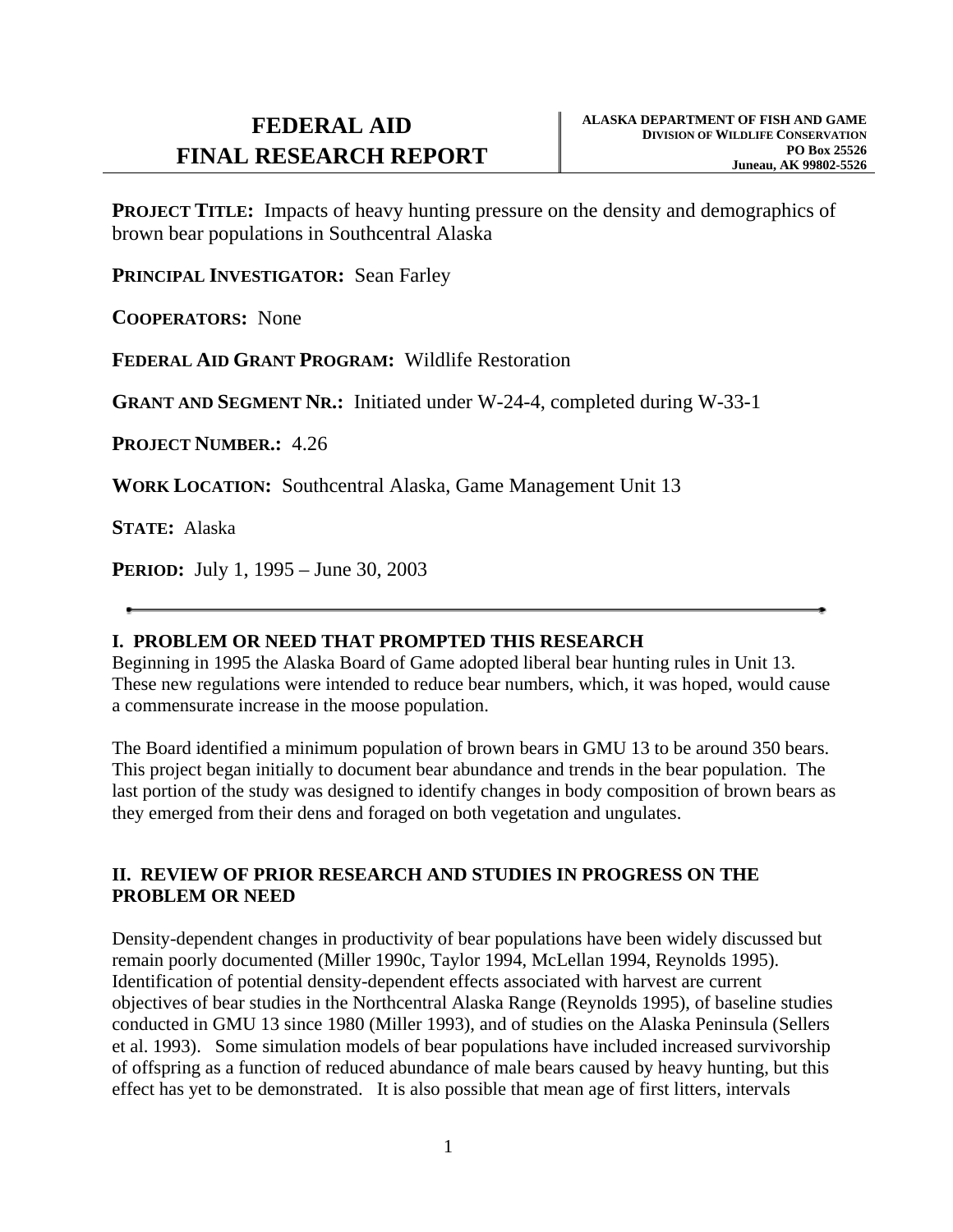between litters, or sex ratio of offspring may be related to bear density. If so, these effects could compensate for or exacerbate effects of excessive harvests. The planned reduction in bear density in GMU 13 provides an opportunity to evaluate how bear populations respond to excessive harvests. These results will assist management of harvested bear populations elsewhere as well as in GMU 13.

Considerable research on this project was conducted by, and summarized in Miller (1990, 1993, 1995, 1997), Miller et al. (1997), Miller et al. (2003), and Testa et al. (1999).

The nutritional constraints acting upon bear populations have never been quantified, but it is clear that food quality and quantity have direct effects on bear population productivity (Hilderbrand et al. 1999). The nutritional value that bears can derive from moose and caribou calves and adults is unknown. Our current understanding of bears and their prey is limited to recognizing that bears eat moose and caribou, however no coefficients describing actual intake rates have been determined. Part of this research will determine intake rates and measure the nutritive value of calves vs. adults and moose vs. caribou to brown bears.

#### **III. APPROACHES USED AND FINDINGS RELATED TO THE OBJECTIVES AND TO PROBLEM OR NEED**

OBJECTIVE 1: The purpose of this work is to document bear density in a portion of Game Management 13A and to provide a baseline from which to measure changes in bear density that are anticipated to occur in this area as a consequence of significantly liberalized bear hunting regulations. The liberalized bear hunting regulations are designed to cause reductions in bear abundance. Documentation on bear abundance and changes in abundance are essential to correctly interpret responses of the moose population under simultaneous study to the designed changes in bear abundance. Another purpose for this work is to document changes in reproductive and survivorship parameters of the bear population that may occur as a consequence of heavy hunting. This last objective is complementary to similar studies occurring elsewhere in Alaska.

# **H1. The brown bear population density in the 13A study area is the same as in the remote Su-hydro area in 13E studied in 1985 and 1995.**

Preliminary indications are that habitat conditions for brown bears are generally similar in both areas so that differences found can be attributed to harvests. There may be differences in habitat conditions that will only become evident following the bear studies. Preliminary indications, however, are that salmon appear to have a minor impact on bear density in both areas although possibly more salmon are available in 13E from Prairie Creek. Moose appear to have similar densities in both areas. The 13A study area is closer to the traditional calving grounds of the Nelchina caribou herd and it is possible that predation on caribou calves is more important to bears in this area than in 13E This will be determined by monitoring movements of radiomarked bears.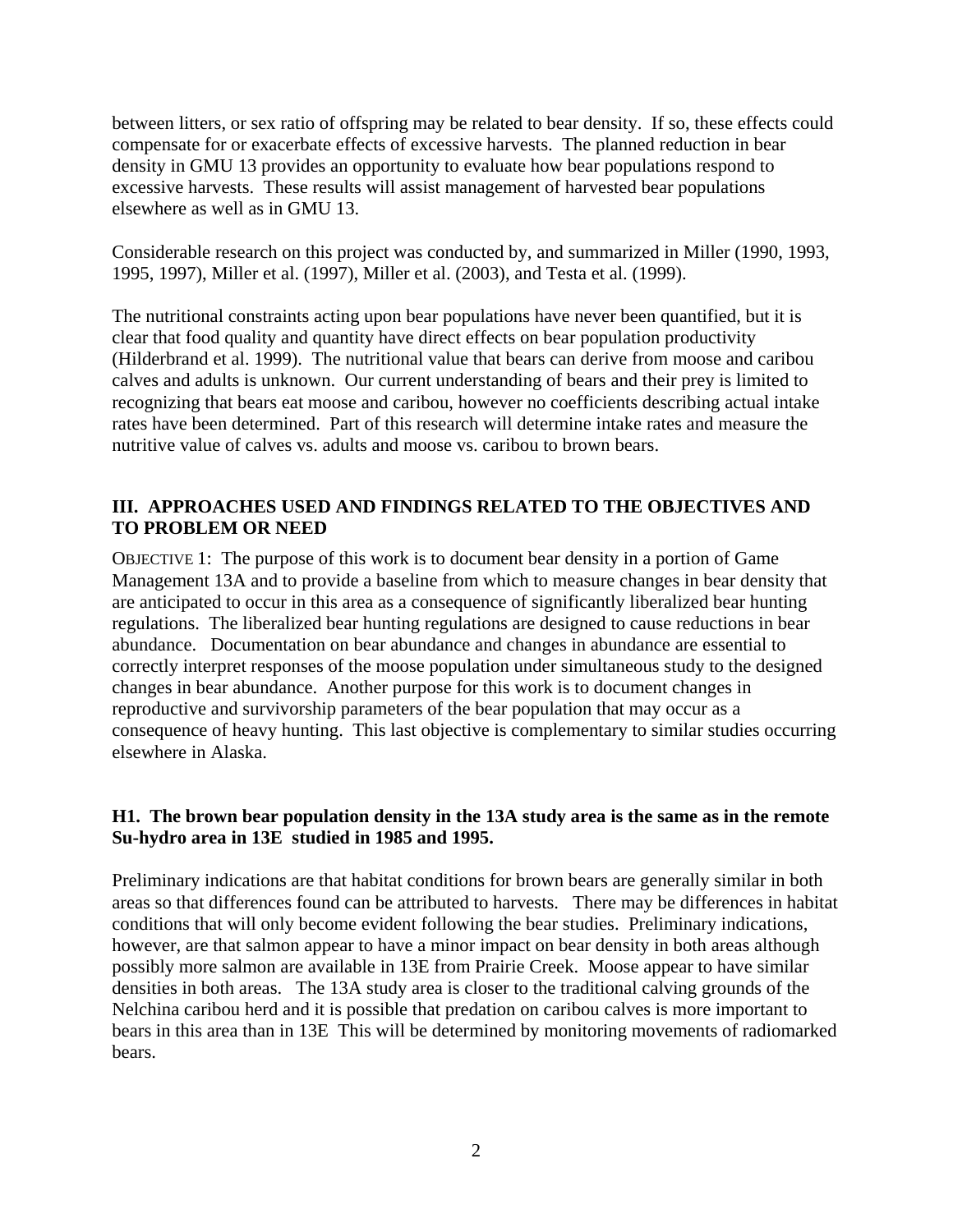# **H2. Density of the brown bear population in the 13A study area is the same in 1998 as during subsequent studies.**

This study will provide baseline data that can be used to document changes in density that occur in the study area through replication of the same technique. The time of subsequent studies to determine changes in density will depend on harvest density and other harvest patterns in the study area which lead to a conclusion that density has likely changed sufficiently to demonstrate a significant decline.

# **H3. The adult sex ratio and age structure of the brown bear population in the 13A study area is the same as in the remote Su-hydro study area.**

Sex ratio and age structure will be measured using the same standardized measures employed in earlier studies in GMU 13. This measure derives from individuals documented to be in the density estimation study area at least once during the density estimation period. Because of the larger home ranges of males, this measure exaggerates the proportion of males actually present in the population but provides a useful index for comparisons between areas. An adult sex ratio with reduced proportion of males is a direct index to level of harvest because males are more vulnerable to harvest than females.

# **H4. Productivity of moose populations is independent of changes in bear density.**

Rejection of this null hypothesis will indicate support for the  $H_A$  which is the outcome anticipated by the new bear hunting regulations: Moose productivity is enhanced by reductions in bear density. Moose productivity will be measured during simultaneous moose studies in the same area (Testa 1995). Large reductions in bear density will ultimately yield higher survivorship of moose calves measured in fall. Ultimately, however, productivity must be measured in terms of recruitment to the age cohorts susceptible to harvest by hunters.

# **H5. Reproductive parameters for bears in the 13A study area are the same in the 13A study area as in the remote Su-hydro (13E) area studied between 1980 and 1995.**

Reproductive parameters of radiomarked brown bears were studied in a remote portion of Subunit 13E for 15 years. Studies conducted in 1985 and 1995 indicated that bear density was unchanged in this area so it provides good baseline data for contrasting differences that may occur as a consequence of hunter-induced reductions in bear abundance. Parameters that will be investigated include: Age at first litter production, interval between litters, sex ratio of litters, and survivorship of offspring and subadults.

# **H6. Nutritional value of moose and caribou (calves and adults) to foraging brown bears.**

Recently developed techniques for determining body composition (stable isotope and Bioelectrical Impedance Analysis), for assessing diet (stable isotope ratios of diet vs. blood) will be employed to track changes in body composition of Unit 13 brown bears from spring to fall.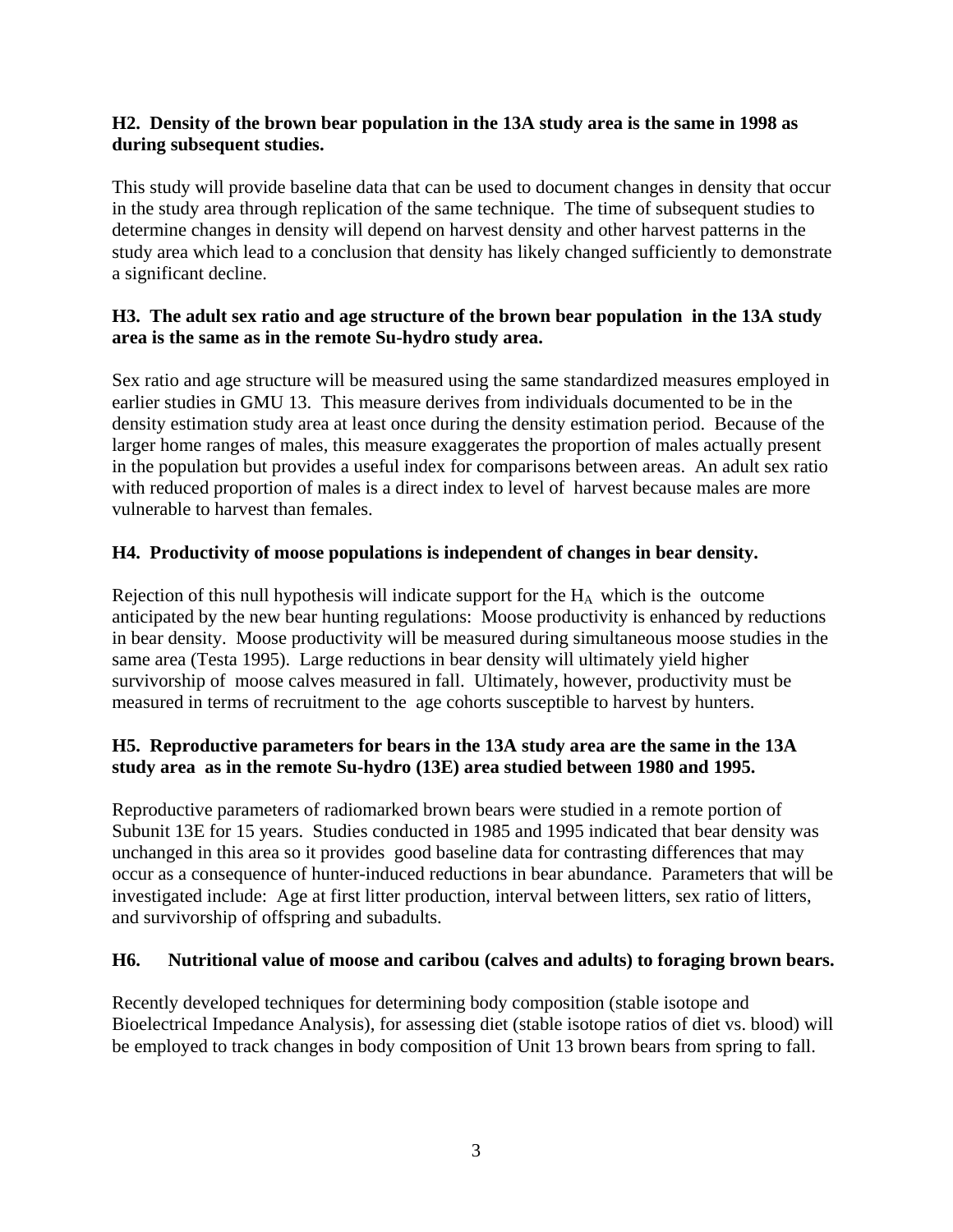# **IV. MANAGEMENT IMPLICATIONS**

In order to measure the effect of intensive management in Unit 13 it was important to establish a baseline for grizzly bear population size. This work identified population size in a portion of Subunit 13A. Continued refinement of census procedures and techniques are needed, and it needs to be determined if the methods used in this project can be directly compared to bear density estimates determined from other methods (i.e., line transect).

Patterns in seasonal body composition changes of Unit 13 grizzly bears show that increasing body mass can not be assumed to represent increasing body fat. Seasonal fluctuations in body composition, between lean body mass and fat mass, need to be paired with matched isotope values of prey species. Seasonal gains in lean body mass and fat stores have different costs associated with acquisition and deposition, thus additional analysis will make it possible to assign relative nutritional value of terrestrial meat and vegetation (e.g., berries) to unit 13 grizzly bears. These results would then provide realistic estimates of intake coefficients for modeling of predator-prey dynamics in Unit 13.

Current management focus is on reduction of predators in unit 13. The Department of Fish and Game has a professional obligation to not allow the population of grizzly bears to fall below sustainable size, however that obligation must be balanced against the directives from the Board of Game. Research should be instituted to determine the productivity and recruitment of grizzly bears in unit 13, and those results should be paired with additional population census work from the line transect methodology.

# **V. SUMMARY OF WORK COMPLETED ON JOBS IDENTIFIED IN ANNUAL PLAN FOR LAST SEGMENT PERIOD ONLY**

JOB 1. Estimate brown bear density in an approximate 700 mi<sup>2</sup> portion of Subunit 13A centered in the area of intensive moose studies (Testa 1994).

No work was done on this job in this time period. This work was accomplished in 1997 – 1998.

JOB 2. Estimate sex ratio and age structure of the brown bear population in the 13A study area and compare to composition of population in 13E study areas and to composition of harvested bears.

No work was done on this job in this time period. This work was accomplished in 1997 – 1998.

JOB 3. Estimate changes in bear productivity and survivorship that may occur in response to heavy hunting pressure.

No work was done on this job in this time period.

JOB 4. Document movements and habitat use of radio-marked bears throughout the period of den emergence during 1996, 1997, and 1998. No work was done on this job in this time period.

JOB 5. Contrast predation rates on neonatal moose calves by radio-marked brown bears with previous results at lower moose densities.

No work was done on this job in this time period.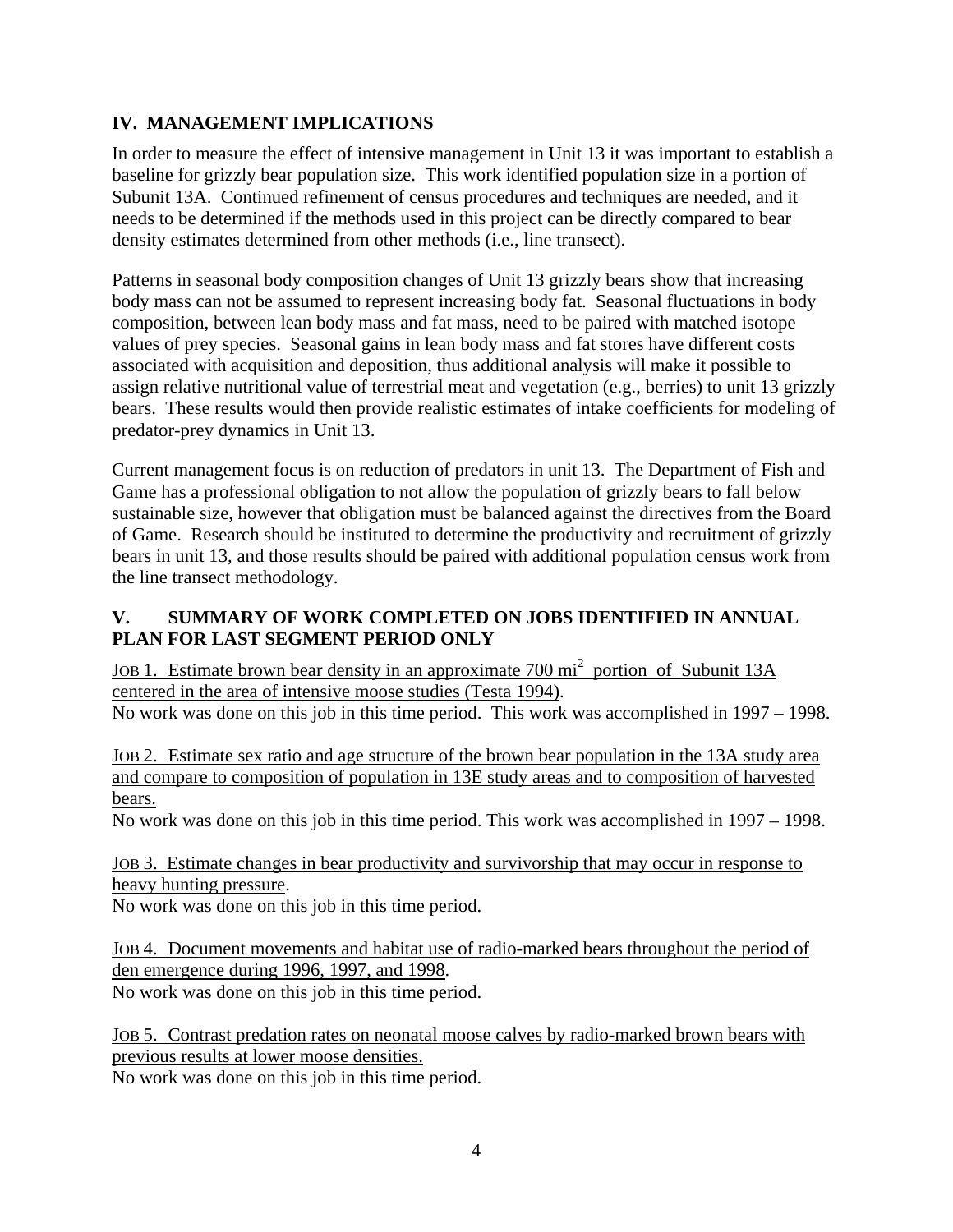JOB 6. Evaluate prevalence of consumption of moose and of caribou by bears through analysis of prey specific fatty acids identified in bears.

Lipid biopsies that had been collected from adult bears, moose, and caribou during prior captures were stored at -20C in chloroform-methanol mixtures. Analysis of samples has not begun.

JOB 7. Determine body composition changes and diet switching by bears.

Blood samples were sublimated to capture water for deuterium analysis. Tissue and blood samples were freeze-dried, ground in liquid nitrogen, and then transferred to tin boats for stable isotope analysis. After beginning this project published work indicated that isotopes of sulfur would be useful in determining predator-prey relationships. Thus, we added Eschka sulfur extractions to our laboratory preparations for Unit 13 prey samples. Equipment and chemical purchases included muffle furnace, ceramic dishes for ashing, tongs, dry ice, 100% ethanol, tin boats, liquid nitrogen, and misc. chemicals.

Additional lab work included approximately 2 months of lab time. Samples have been loaded into tin boats, but not yet run on the mass spec.

Deuterium analysis for body composition has shown that Unit 13 grizzly bears have a mean fall mass of 182.5kg and a mean body fat of approximately 30%. At den emergence the mean body mass is 119 kg and the mean body fat content is 9.3%. Prior to early July the bears will have increased body mass by 15%, but the mean body fat content had continued to decline to approximately 5.5%. Body fat content is gained during July and August. Final laboratory analysis of isotope data is continuing.

JOB 8. Preparation of annual reports and publications.

No peer-reviewed publications have been written yet. Data have been presented in several public forums, and a manuscript on seasonal fluctuations in body composition of unit 13 grizzly bears is being prepared.

# **VI. ADDITIONAL FEDERAL AID-FUNDED WORK NOT DESCRIBED ABOVE THAT WAS ACCOMPLISHED ON THIS PROJECT DURING THE LAST SEGMENT PERIOD, IF NOT REPORTED PREVIOUSLY**

No additional federal aid-funded work was accomplished on this project.

# **VII. PUBLICATIONS**

Information relative to these data can be found in:

Miller, S.D., R. A. Sellers, and J. A. Keay. 2003. Effects of hunting on brown bear cub survival and litter size in Alaska. Ursus 14(2):130-152.

# **VIII. RESEARCH EVALUATION AND RECOMMENDATIONS**

Results from the technique of capture-mark-resight are difficult to use for prediction of population size beyond the borders of the area in which the procedure is applied. While this limitation holds for all methods of censusing grizzly populations, newer aerial census techniques, such as line transect, will cover large study areas and thus provide population estimates with greater applicability.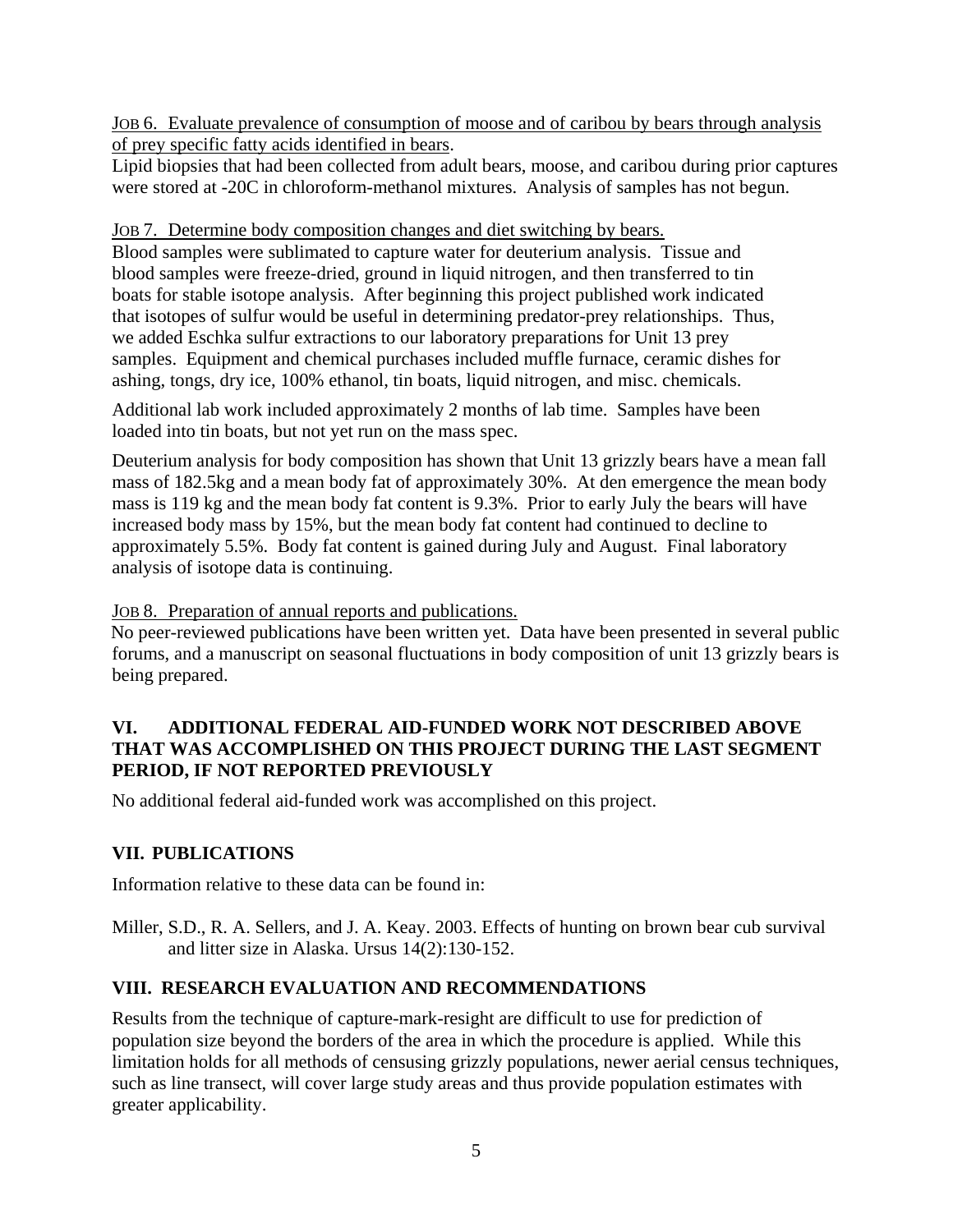The harvest of grizzly bears in Unit 13 has been at historically high levels for several years, and questions have arisen regarding the mechanism by which the hunted area has (apparently) been able to sustain high harvest levels. Suggestions have included increased cub survival as a result of high hunting mortality of adult males and/or increased immigration of sub-adult bears from nearby areas. Miller et al. (2003) addressed the possible population level effects of adult male mortality, which is currently the focus of intense debate. The question of increased immigration of bears into Unit 13 could be determined by appropriate DNA based measures. It is possible to identify the genetic population structure of harvested bears, and then to compare those results to data collected from samples of brown bears residing near the boundaries of Unit 13, and from unharvested bears in Unit 13. The appropriate biological samples can be easily collected from harvested animals when hides and skulls are sealed, and samples from live bears can be collected by helicopter delivered biopsy darts.

#### **IX. PROJECT COSTS FROM LAST SEGMENT PERIOD ONLY**

Federal Aid share  $$35,124$  State share  $$11,709 = Total $46,833$ 

# **X**. **APPENDIX**

# **LITERATURE CITED**

- HILDERBRAND, G. V., C. C. SCHWARTZ, C. T. ROBBINS, M. E. JACOBY, T. A. HANLEY, S. M. AUTHUR, AND C. SERVHEEN. 1999. The importance of meat, particularly salmon, to body size, population productivity, and conservation of North American brown bears. Canadian Journal of Zoology 77:132-138.
- MCLELLAN, B. 1994. Density-dependent population regulation of brown bears. Pages 15-24 in M. Taylor, ed. Density-dependent population regulation in black, brown, and polar bears. Int. Conf. Bear Res. and Manage. Monogr. Series No. 3. 43pp.
- MILLER, S.D. 1990. Impact of increased bear hunting on survivorship of young bears. Wildl. Soc. Bull. 18:462-467.
- MILLER, S.D. 1993. Impacts of increased hunting pressure on the density, structure and dynamics of brown bear populations in Alaska's Game Management Unit 13. Fed. Aid. in Wildl. Restor. Res. Final Rep. Projects W-22-6, W-23-1, W-23-2, W-23-3, W-23-4, and W-23-5. Study 4.21. 182pp.
	- ———. 1995. Impacts of heavy hunting pressure on the density and demographics of brown bear populations in southcentral Alaska. Federal Aid In Wildlife Restoration Research Progress Report W-24-3, Study 4.26, Alaska Department of Fish and Game, Juneau, AK.
- -. 1997. Impacts of heavy hunting pressure on the density and demographics of brown bear populations in southcentral Alaska. Federal Aid in Wildlife Restoration Research Progress Report W-25-5, Study 4.26, Alaska Department of Fish and Game, Juneau, AK.